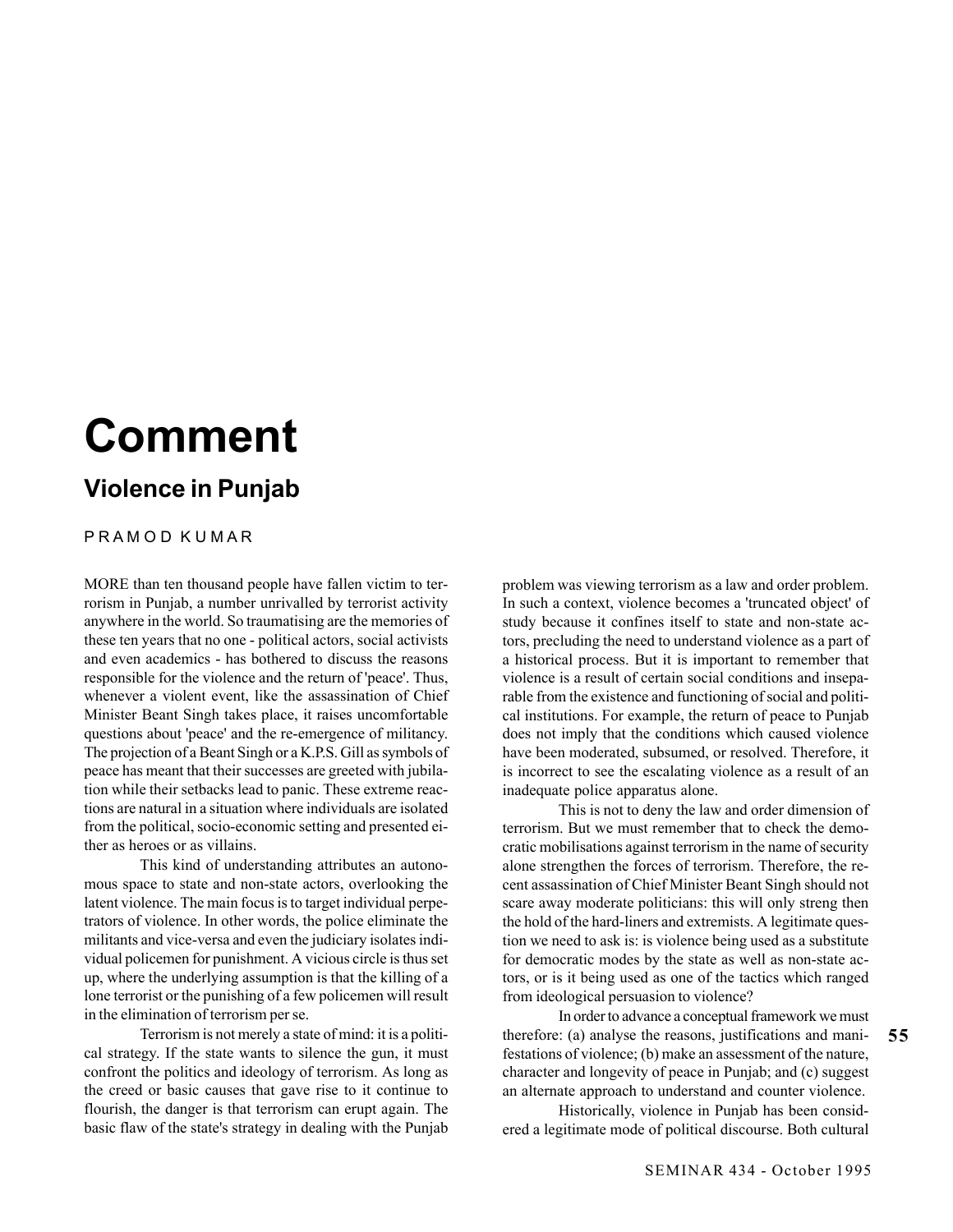and religious practice have attributed a positive value to the use of violence for retrieving dignity and fighting evil. The Sikh religious tradition legitimizes the use of violence, provided it has its basis in human values. But a militancy based on humanism was subordinated to martial militancy by vested interests. The British strategy of creating 'martial races' based on caste and religion reinforced the concept of martial militancy.

In order to understand violence in its proper social context and as a part of the fermentation in the ideological state apparatus, we must remember its history. Only then can we trace the relationship of both individual and state violence with the underlying social structure.

Punjab has a history of movements which used violence as a method of interest articulation and received a positive response from the people. For instance, the Namdhari or Kooka movement, launched in 1858 by Baba Ram Singh at Baini Sahib, in Ludhiana district, was militant and anti-imperialist in character. The Ghadar Lehar was another militant movement launched in the USA (1913-1918), whose main thrust was also anti-imperialist. Most of the Ghadarites later joined the Communist Party and even the Naxalites. The Babbar Akalis were anti-imperialists and believed in physical elimination of British agents and informers. Another party (the Red Communist Party) also used violence as a mode of discourse in PEPSU in the pre-independence phase, organizing a number of violent peasant struggles in the Phulkian states. Although this mode of political discourse persisted all through, it became a dominant element only in the post-1980 phase.

These historical conditions and their interaction with the state apparatus have given rise to structural violence which manifested itself in state and individual violence. They were, variously, articulations of a secular Punjabi identity, antagonistic assertions of communal identities and distinct religious identities. The conflicts between these identities, the partisan nature of politics and a lop-sided growth of the economy provided a fillip to retrogressive violent action.

All these competing identities co-existed. For instance, Punjab has a culture and language which transcends religious group boundaries and a unified politico-administrative unit tried to integrate the diverse religious, caste and other identities. Despite the formulation and reformulation of a composite linguistic cultural consciousness, the tendency to evolve a unified sub-nationality with a common urge for territorial integrity remained weak in Punjab. On the contrary, politics mobilized people along communal lines resulting in the Partition in 1947 and, in 1966, a division of the Punjabi-speaking people.

In the pre-independence phase, reformatory movements like the Arya Samaj, the Singh Sabha movement and the Ahmadiya, with their emphasis on shuddhi, amrit prachar, tabligh and tanzim, blurred the real contradictions and promoted religiosity and differentiation among people. In fact, the British colonial government made conscious efforts to shape communal identities, and British historians like Mill, Elphinstone and Elliot, reinforced the perceptions of communal monoliths. Constitutional changes - such as the Morley - Minto reforms of 1909, the Montague-Chelmsford reforms of 1919 and the Act of 1937, incorporating principles of separate electorates and communal reservations, perpetuated and intensified this communal polarization.

The shift in the content and form of politics from mass involvement to elite manoeuvres and calculations accentuated communal divisions which adversely affected the formation of a secular Punjabi identity. It is, therefore, relevant to point out that the British colonial politics of separate communal electorates and encouragement to communal organizations, accentuated the reality of communalism.

This process could not be reversed even after independence. The interactions between the state and structural realtiy shaped communal articulations but it could not become dominant because non-communal assertions also co-existed. Politics reinforced the assumption that both Sikhs and Hindus have distinct interests and demands. The most obvious example of this was the Hindi agitation and the Punjabi Suba movement when linguistic and regional issues were articulated but only within a communal frame. Communally divisive politics and exclusiveness thus emerged as a dominant mode of political activity.

There was also an aggregation of groups on categories other than communal, that is, primarily around class and language. An estimated 47 per cent of Punjabi Hindus, according to the 1971 Census, claimed Punjabi as their mother-tongue, at a time when even the language question had been communalised. This clearly demonstrated that Punjabi as a sub-nationality has its own inner dynamism. The objective conditions thus thwarted the communal politics initiated by mainstream parties.

In this context, the multi-cultural character of Punjabi society was unable to express itself in the practice of politics and impact the state structure. This was a blow to the state's claim to the allegiance of its members and also to the claim to some conception of a shared purpose or a sense of shared benefits. In other words, denied access to their own language, culture and resources alienated a large section of the people from the state, their culture and language and their own physical and material resource base. This process of alienation concealed a dormant violence.

The path of development on which the state embarked and the consequent denial of the legitimate claims of the people produced conditions of structural disequilibrium. The differentiation in the economy sharpened political assertions. The political discourse and symbolism, followed in the pre-1966 period, found continuity but the political programme represented sectional interests. In short, the danger to the panth of Sikhs as a single political entity having common secular interests found expression in the political discourse of three Akali Dal factions, but the demands raised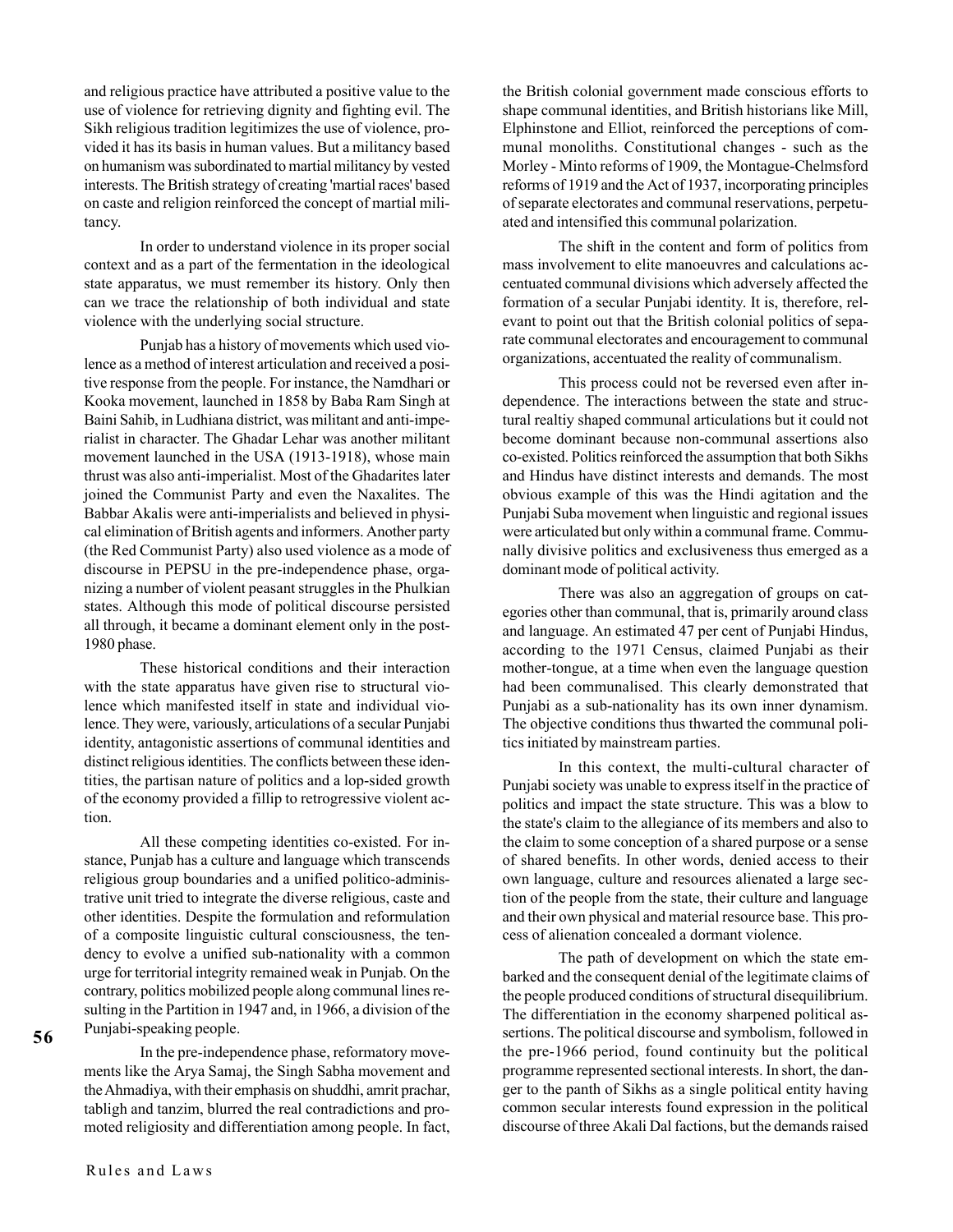were more economic than political in nature. This became visible in the latter half of the 1980s.

The three trends within the Akali Dal can be identified as (i) standing for state autonomy, but without unduly disturbing the existing political arrangement; (ii) demanding self-determination within the constitutional framework; and (iii) raising the slogan for Khalistan. This made it difficult for the various Akali factions to group themselves under one banner. Political demagogues used communal and religious symbols in an extreme form to outdoor eliminate each other and to increase their support base for greater leverage in politics. This provided an ideological cover for the use of violence to register claims.

This situation was further complicated by the penetration of the green revolution, whose growth created agricultural surpluses which were not converted into an investment in industry. The green revolution was not a total strategy and it did not throw up organic inter-sectoral linkages. The surpluses generated did provide an assured market to consumer goods, but did not provide channels for profitable investment of these surpluses in industry and trade.

Similarly, although the state provided opportunities and access to education, creating in turn a large employable work-force, it did not create conditions and opportunities of employment. Rising unemployment, growing disparities of wealth and incomes leading to unequal conditions for availing of opportunities and poverty gave rise to individual and social anger. A sense of deprivation seized vast masses and bred insecurity and fear. It became easy for retrogressive ideologies to flourish in such an atmosphere. In the absence of alternative progressive political and cultural mobilizations, political parties seduced the people by exploiting this situation.

The green revolution reinforced the phenomenon of relative poverty. The high cost of living in Punjab, as compared to Bihar, Uttar Pradesh and Rajasthan from where most of its migrant labour comes, has accentuated the socio-economic crises of the local landless labour. The preference for the low-paid migrant labourers also contributed to new political alignments within the Akali Dal.

Another development was the impact of the green revolution on religious practices and beliefs. In the absence of rational explanations about the riches of some and rags for many, the common man responded to theories of fatalism and superstitious beliefs. The growth of religious fundamentalism had its roots in rapid modernization which was exploited by the likes of Bhindranwale. Thus, cultural and social development could not keep pace with the prosperity brought about by the green revolution.

The green revolution strategy, however, provided a basis for the growth of social tensions. But the economic differentiation within the peasantry and between emerging agrarian interests and urban trading and industrial bourgeoisie, weakened the assertions of a communal based nationality. In other words, the demand for an independent Sikh state could not find a forceful expression in political discourse and was raised as a slogan by a marginal political leadership; mainstream political forces did not articulate the demand for Khalistan.

The demand for Khalistan did not acquire mass support despite the unimaginative and ruthless political and administrative initiatives and the protagonists' brutal and senseless killings. This was because the historical process weakened the communal-based national identity and strengthened the Punjabi sub-national identity. However, this does not imply that the formation of Khalistan (not Khalistan identity) can be overruled. In short, the question of Khalistan must be addressed not on grounds of political and economic feasibility, but on the forces inherent in the social processes which may shape and nurture such an idea.

This situation is also linked to the various identities which are taking shape in South Asia. They are on the one hand an impetus to slogans like Khalistan and on the other, provide conditions for the growth of a larger Punjabi identity transcending territorial boundaries. This could challenge identities based only on religion, and provide a new impetus to those based on language and culture.

The most visible dimension providing support to the so-called Khalistan movement seems to be an external stimulus. This has two inter-related components: one is the problem of rootless emigrant people who could multiply their wealth but were unable to find corresponding social respectability and political power in the country of their origin. It is also argued that hostile Indo-Pakistan relations and growing imperialist penetration in the region are influencing, to a large extent, answers to the 'Khalistan question'. The protagonists of Khalistan hope that the Sikhs will effectively intervene and restructure the geography of the region.

The Khalistan movement may be relatively stronger in USA, UK and Canada, but it merely exists as a slogan within Punjab. It is the demand for greater state autonomy that is the central issue in Punjab politics. The main political party, i.e. Akali Dal, raised this demand in 1973 and it became a movement around 1978. The interactive relationship between state and structural realities reinforced the need for greater autonomy for the regional and sub-nationalities, but the political response to this demand was greater centralisation of power. The concentration of power in individuals has reduced their capacity to resolve or even accommodate social and economic interests. This process makes institutions irrelevant and individuals powerless. In a situation of non-fulfilment of genuine and legitimate demands, these individuals are identified as the source of popular discontent and, therefore, the target of cumulative frustration and anger. The increasing trend of assassinating political opponents rather than questioning the basic structure is a result of centralisation of political power in the hands of individuals.